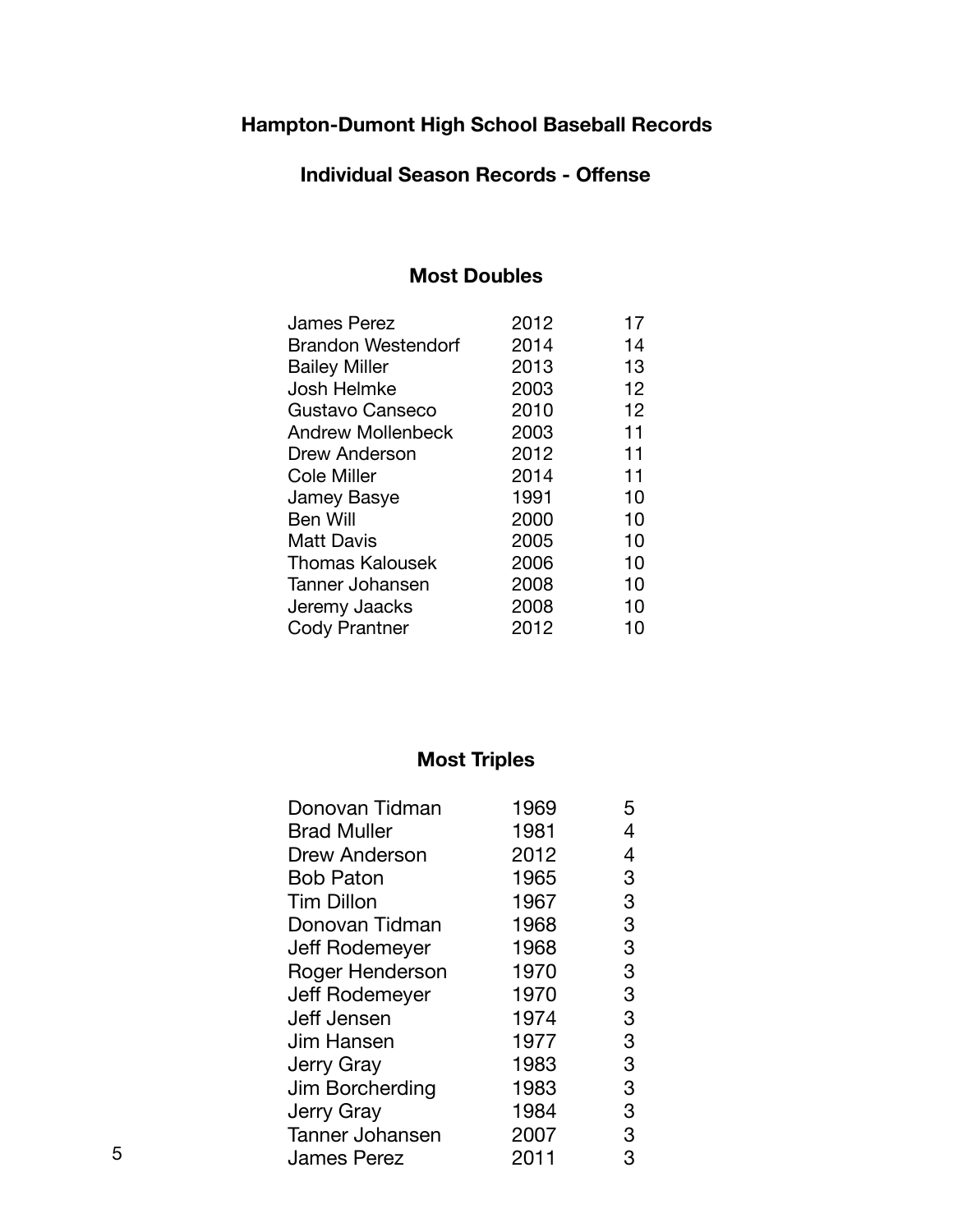### **Individual Season Records - Offense**

### **Most Home Runs**

| 1998 | 11 |
|------|----|
| 2012 | 8  |
| 2001 | 7  |
| 2001 | 7  |
| 2002 | 7  |
| 2003 | 7  |
| 2003 | 7  |
| 2007 | 6  |
| 2010 | 6  |
| 2011 | 6  |
| 1983 | 5  |
| 1984 | 5  |
| 1991 | 5  |
| 1999 | 5  |
| 2000 | 5  |
| 2001 | 5  |
| 2002 | 5  |
| 2005 | 5  |
|      |    |

#### **Most RBI's**

| <b>James Perez</b>    | 2012 | 41 |
|-----------------------|------|----|
| <b>Brian Hannah</b>   | 2001 | 38 |
| <b>Tadd Jones</b>     | 1998 | 37 |
| Jacob Place           | 2007 | 35 |
| Drew Anderson         | 2012 | 35 |
| <b>Ben Will</b>       | 2001 | 33 |
| <b>Patrick Hanson</b> | 2010 | 33 |
| Jamey Basye           | 1991 | 32 |
| Chaz Kappenman        | 2005 | 32 |
| <b>Brian Hannah</b>   | 2000 | 31 |
| Jeremy Jaacks         | 2008 | 31 |
| Gustavo Canseco       | 2010 | 31 |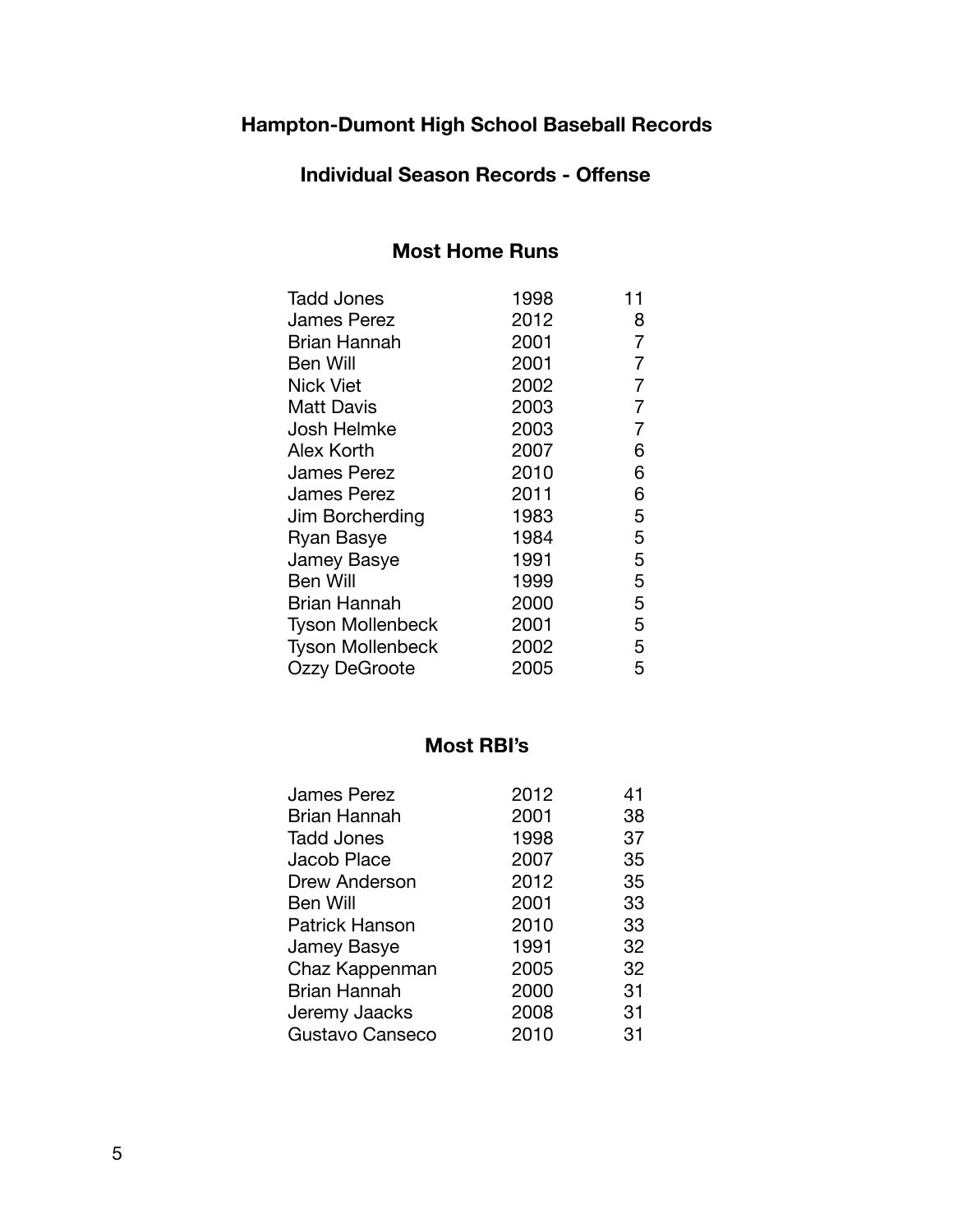## **Individual Season Records - Offense**

### **Highest On-Base % (Min 40 AB)**

| Jamey Basye        | 1990 | .630 |
|--------------------|------|------|
| <b>Ben Will</b>    | 2000 | .614 |
| <b>James Perez</b> | 2012 | .596 |
| <b>Duane Brass</b> | 1979 | .590 |
| Doug Shaver        | 1990 | .590 |
| Jamey Basye        | 1991 | .590 |
| Dave Diemer        | 1980 | .580 |
| <b>Cole Honeck</b> | 1989 | .580 |
| Josh Helmke        | 2003 | .575 |
| <b>James Perez</b> | 2010 | .568 |
|                    |      |      |

### **Most Stolen Bases**

| Jeff Rodemeyer         | 1970 | 27 |
|------------------------|------|----|
| <b>Travis Rew</b>      | 1992 | 26 |
| <b>Brent Fridley</b>   | 1999 | 25 |
| <b>Travis Peters</b>   | 1999 | 23 |
| <b>Matt Davis</b>      | 2005 | 21 |
| Tanner Johansen        | 2008 | 21 |
| <b>Chuck Theilen</b>   | 1978 | 20 |
| Cole Honeck            | 1989 | 20 |
| <b>Chris Bogenrief</b> | 1990 | 20 |
| Gustavo Canseco        | 2010 | 20 |
|                        |      |    |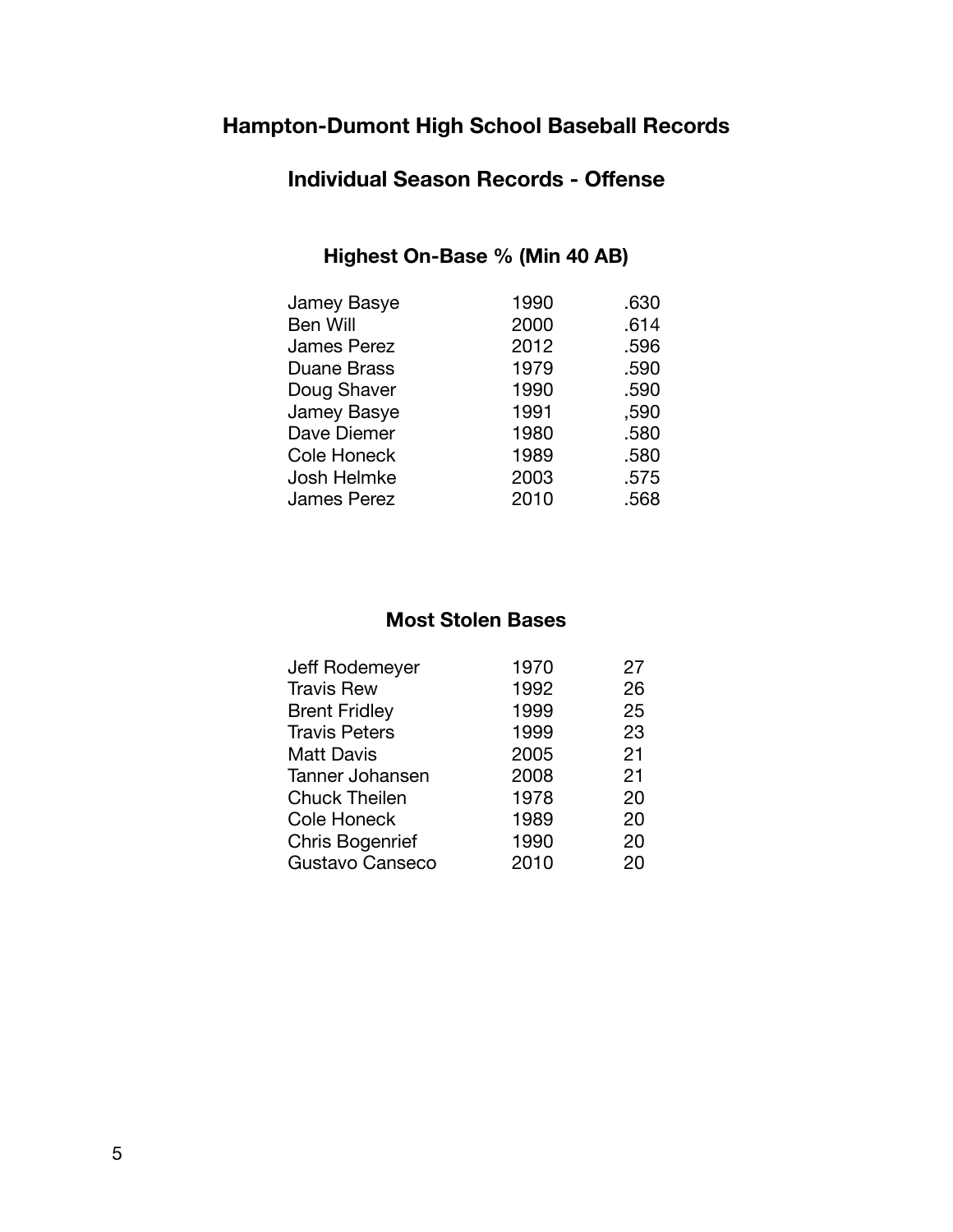## **Individual Season Records - Offense**

#### **Most Walks**

| <b>Nate White</b>    | 2015 | 30 |
|----------------------|------|----|
| <b>Hunter Sutter</b> | 2016 | 28 |
| Scott Hand           | 1981 | 27 |
| <b>Nate White</b>    | 2014 | 27 |
| Tanner Johansen      | 2009 | 26 |
| <b>Dustin Miller</b> | 2016 | 26 |
| Tanner Johansen      | 2006 | 25 |
| <b>Bailey Miller</b> | 2013 | 23 |
| Justin Kent          | 2016 | 23 |
| Kevin Menning        | 1976 | 22 |
| Ozzy DeGroote        | 2003 | 22 |
| Tanner Johansen      | 2008 | 22 |

### **Most Sacrifices**

| <b>Andrew Mollenbeck</b> | 2003 |   |
|--------------------------|------|---|
| <b>Todd Metz</b>         | 1987 | 6 |
| <b>Tanner Brolsma</b>    | 2011 | 6 |
| Alan Dohlman             | 1970 | 5 |
| <b>Mike Baltes</b>       | 1972 | 5 |
| Jeff Marchant            | 1985 | 5 |
| <b>Mike Wolfe</b>        | 1986 | 5 |
| <b>Brent Fridley</b>     | 1998 | 5 |
| 19 Tied at 4 sacrifices. |      |   |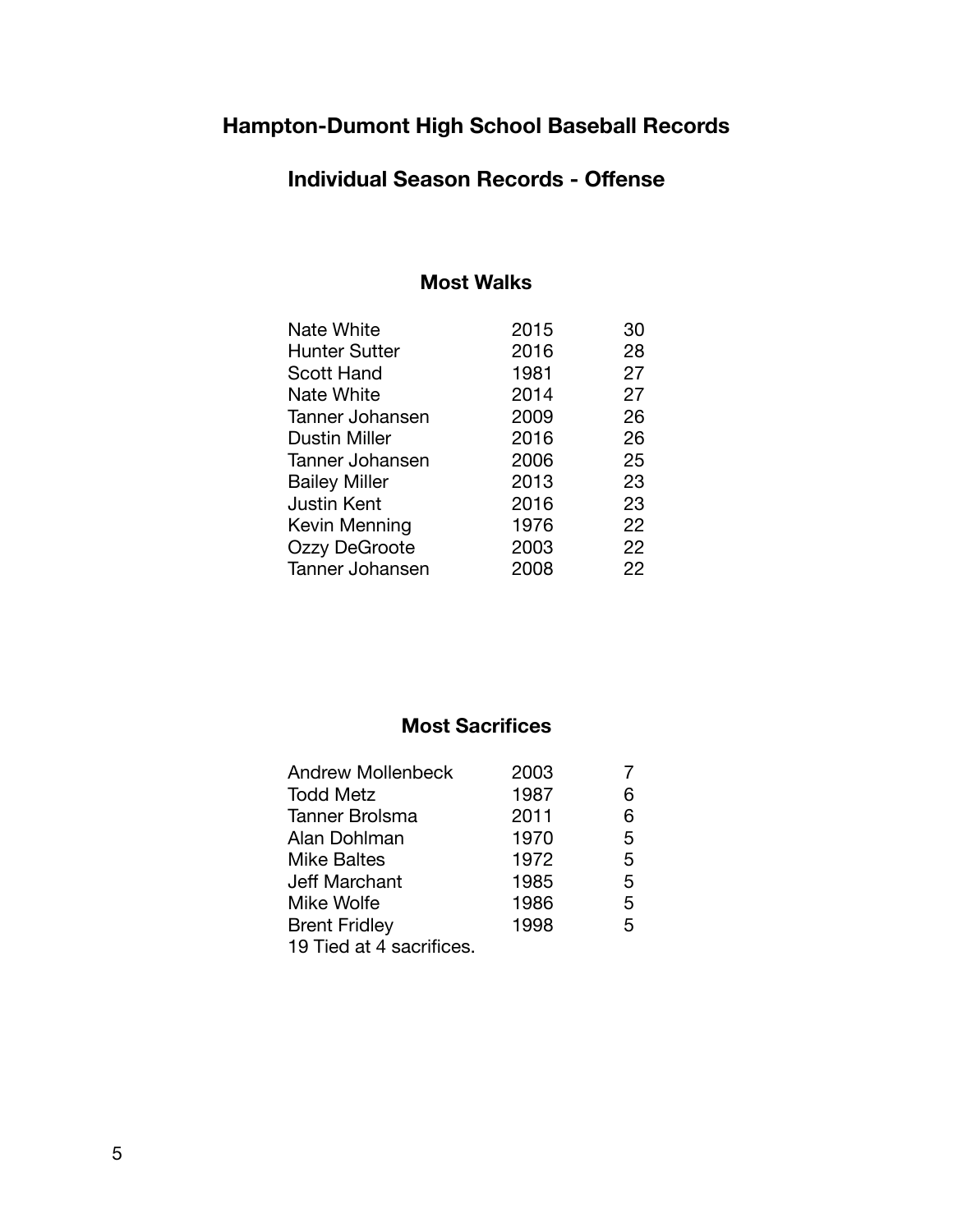**Individual Career Records - Offense** 

### **Highest Batting Avg. (Min 80 AB & 2 seasons played)**

| $09 - 12$ | .462 |
|-----------|------|
| 90-91     | .449 |
| 67-69     | .426 |
| 82-85     | .426 |
| 99-01     | .418 |
| 96-98     | .404 |
| $08 - 12$ | .392 |
| 90-91     | .390 |
| 66-68     | .385 |
| 65-66     | .383 |
|           |      |

### **Most At-Bats**

| <b>Brandon Westendorf</b> | $11 - 15$ | 392 |
|---------------------------|-----------|-----|
| Tanner Johansen           | $05 - 09$ | 366 |
| Cody Prantner             | 08-12     | 352 |
| <b>Bailey Miller</b>      | $12 - 15$ | 337 |
| Slater Johansen           | $08 - 11$ | 317 |
| <b>Thomas Kalousek</b>    | 03-06     | 315 |
| Cole Miller               | $11 - 15$ | 307 |
| <b>Patrick Hansen</b>     | $06 - 10$ | 300 |
| <b>Nate White</b>         | $12 - 16$ | 300 |
| Jeremy Jaacks             | 06-09     | 288 |
| Gustavo Canseco           | 08-10     | 277 |